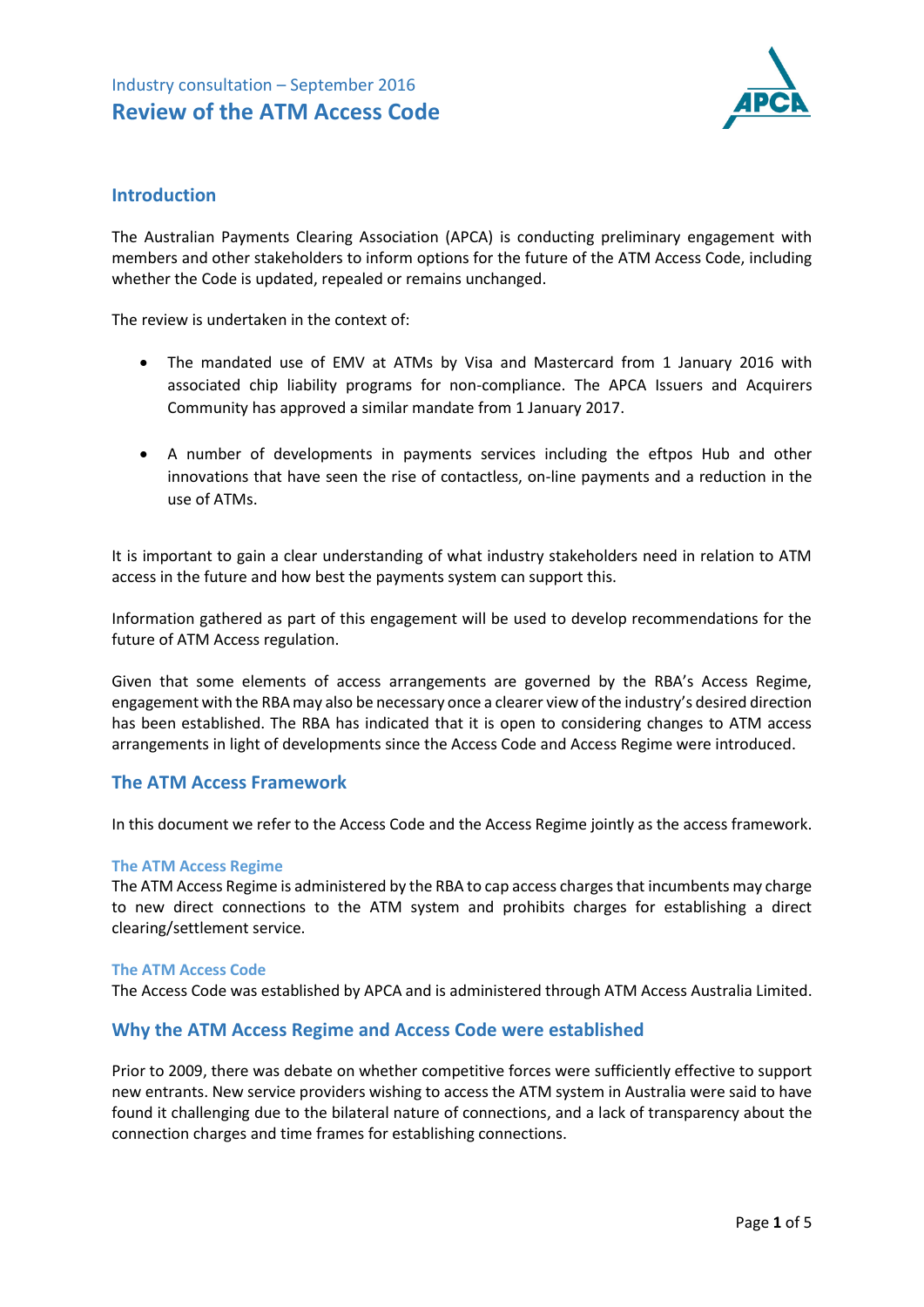

As a result, in 2009, reforms to the ATM system were introduced consisting of three elements:

- **1.** An Access Code to facilitate access to the ATM system (including setting time frames for establishing new connections)
- **2.** Facilitation of direct charging for the use of ATMs
- **3.** Capping of connection fees and the removal of the bilateral interchange fees paid between ATM Issuers and ATM Acquirers in respect of ATM transactions (subject to certain exceptions)

**Question 1:**  Do you use the ATM Access Code?

**Question 2:** If you do not use the Code, how have you gained access?

## **Changes since the introduction of the ATM Access Regime and Access Code**

A number of changes have occurred since the introduction of the ATM Access Regime and Access Code. These include:

#### **a. Alternative Providers**

New hub networks are viewed by some participants as providing more effective access to new entrants than the direct connection arrangements provided by the ATM Access Code.

For example, the eftpos Hub provides a centralised industry solution for ATM processing which is open to all new entrants seeking access to the ATM network. However, this does not cover connections to those not utilising this network. Any new participant that connects to the eftpos Hub for ATMs receives a technical connection through to those other participants that are using the eftpos Hub for ATMs. This new participant still has to organise clearing and settlement arrangements with those eftpos Hub members, as well as with those participants not connected to the eftpos Hub for ATMs.

Agreeing a connection timeframe to those not utilising the eftpos Hub would also be a matter of consideration if the Code was made obsolete.

Visa and Mastercard also offer connections through their products. This requires that connectors are issuers or acquirers and is mostly useful for international transactions. Card scheme network arrangements are predicated on the ability for new entrants to join these schemes. In contrast, the eftpos Hub does not require eftpos membership for ATM connections.

A number of organisations also provide commercial switching and general management services for ATM connections.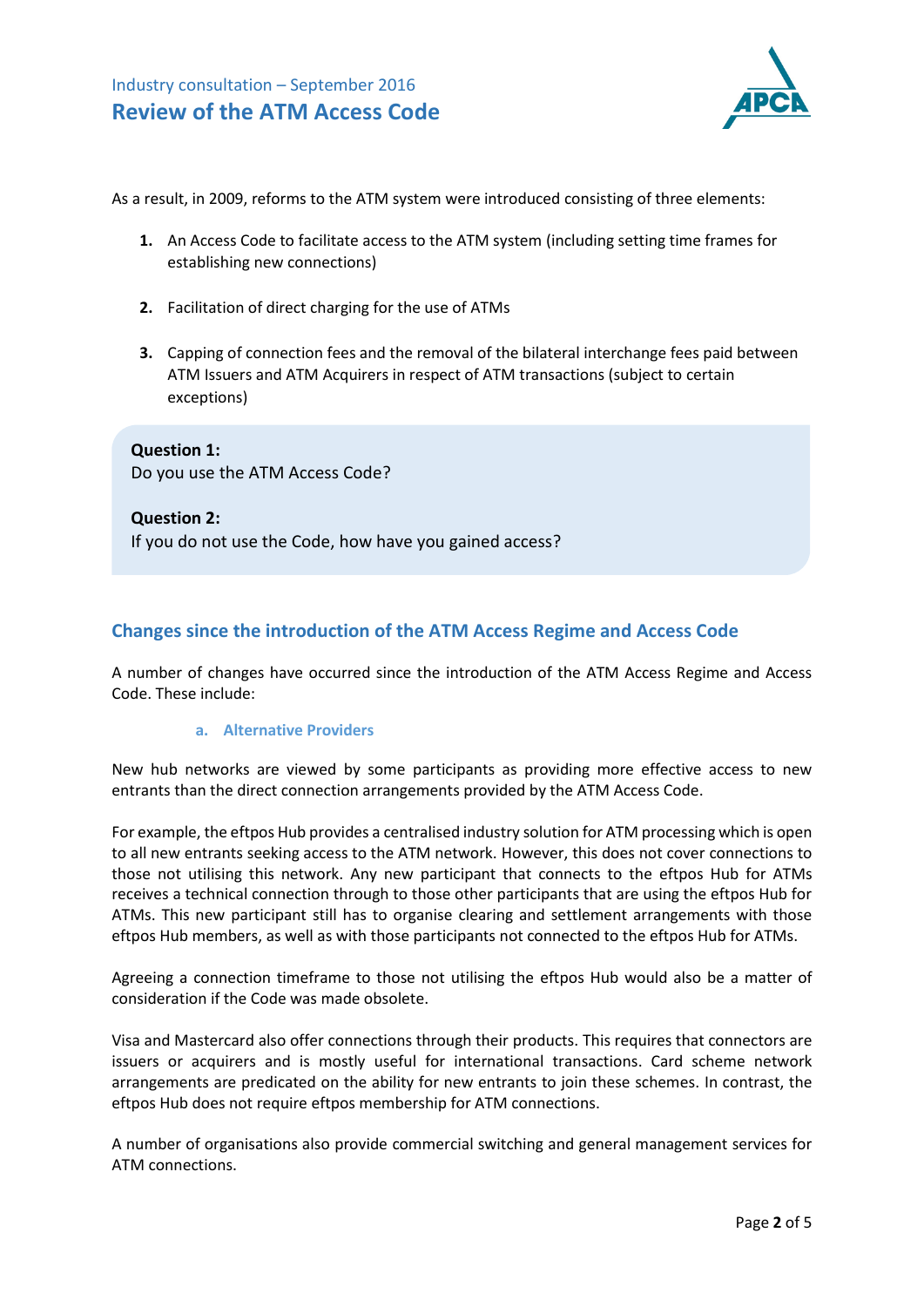# Industry consultation – September 2016 **Review of the ATM Access Code**



Despite these new arrangements, the current access framework may still assist where a new entrant in the ATM system wishes to use bilateral connections rather than join one of the alternative networks or schemes.

### **Question 3:**

Do new providers offer adequate alternate arrangements to those provided by the current Code?

### **b. Changes in technology**

Recent developments have included the introduction of industry and scheme requirements to upgrade terminals and links to be fully EMV capable, and the introduction of liability shifts for counterfeit card fraud (from 31 December 2016 for domestic issued cards and otherwise effective as prescribed by scheme mandate). This will render parts of the Access Code (which provides only for a standard non-EMV direct connection) obsolete.

### **Question 4:**

Should the Code be updated to reflect the introduction of industry and scheme requirements to upgrade terminals and links to be fully EMV capable?

#### **c. Costs**

The ATM access framework enables non-EMV links at a capped cost to new entrants. Caps were established by the RBA following a survey of connection costs in 2009. With indexing, this cap now stands at \$76,700.

We understand that the costs of establishing an EMV link are likely to be substantially more.

**Question 5:**  Should connection fee caps be reviewed?

#### **Question 6:**

What factors should be considered when identifying the costs of providing links?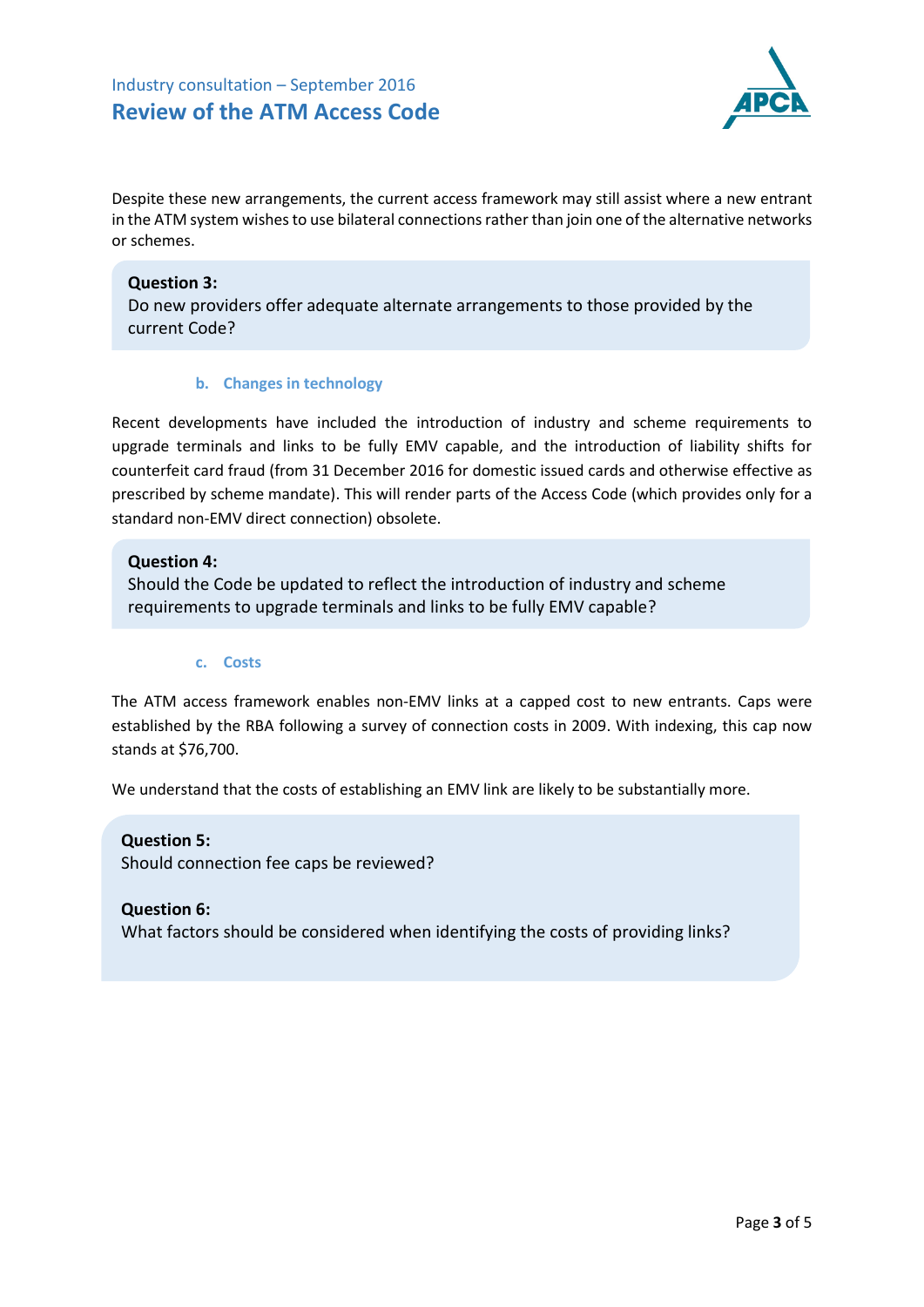

## **Potential options for the future of the ATM Access Code**

The options we are seeking comment on are based on three possible outcomes we identify. The options presented below are not necessarily the only options and we welcome feedback on any other matters that need consideration.

**a. No change**

Under this option, there would be no need to take any action. This means that those wishing to make new connections but who would prefer not to use alternative hub connections may still be covered by Access Regime, which caps connection fees.

However, the Access Code itself may be ineffective due to parts of it becoming obsolete as a result of the phasing out of non-EMV enabled ATMs.

### **b. Modifications to the existing access framework**

The Access Code could be amended so that it reflects changes to technology and a review undertaken of the cap on fees set by the ATM Access Regime. The latter would require a separate RBA consultation and a decision by the Payments System Board that any change was in the public interest. This option would ensure new connectors who do not want to use alternative hub connections can still have access to the bilateral networks assured.

One possible consideration under this option is, if most parties decide to move to the eftpos Hub but some want to keep existing bilateral connections, should the latter be required to establish an eftpos Hub (or other network) connection so that a new entrant can efficiently connect.

#### **c. Repeal of the ATM Access Code**

This option entails the removal of regulation, but would only be viable if it could be achieved without increasing barriers to entry in the ATM system. Repeal of the Access Code would be likely to render the connection cost cap in the RBA Access Regime inoperable in its current form.

This option may impact new connectors who wish to seek access on a bilateral level and are not able or are unwilling to connect via a hub provider, or the hub provider does not provide enough connections.

**Question 7:**  Which of the three options do you support and why?

#### **Question 8:**

Are there any other matters that need to be considered?